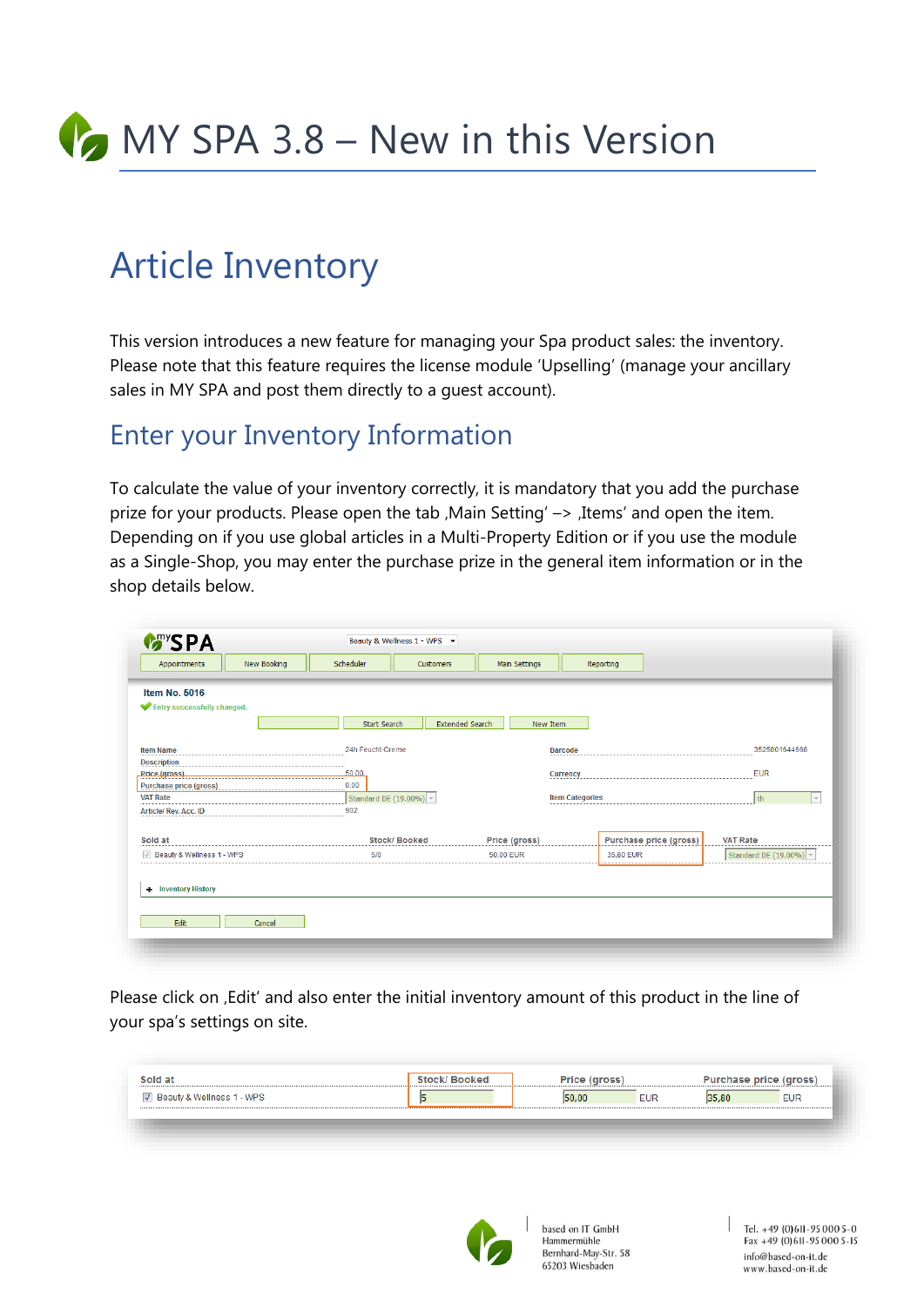## Inventory Changes

Clicking on 'Edit', you may enter changes like using products for cosmetics treatments, damages or other losses or new deliveries anytime by entering the amount and if you wish, a comment.

|                                                               | Loss | Expiration Day exceeded<br>Comment |  |
|---------------------------------------------------------------|------|------------------------------------|--|
| Debbie in Beauty 2<br><b>Salon Products</b><br><b>Comment</b> |      |                                    |  |

Sales and cancellations are counted automatically. As long as an item is booked, but not yet paid, it is shown in the stock as 'booked', but not deducted from the stock, until it is sold or deleted.

|     | Stock/Booked |
|-----|--------------|
| 8/1 |              |
|     |              |

All entries are listed in the article's inventory history.

| Beauty & Wellness 1 - WPS                            |                         | 7/0              | 12,00 EUR      | 33,00 EUR            | Thailand (12.00%)<br>$\mathcal{A}$ |
|------------------------------------------------------|-------------------------|------------------|----------------|----------------------|------------------------------------|
|                                                      |                         |                  |                |                      |                                    |
| <b>Inventory History</b><br>$\overline{\phantom{0}}$ |                         |                  |                |                      |                                    |
| Date                                                 | <b>Inventory Change</b> |                  | <b>Posting</b> | <b>New Inventory</b> | <b>Comment</b>                     |
| 07/30/2018 (16:28:30)                                | Sales                   |                  |                |                      |                                    |
| 07/30/2018 (16:23:22)                                | Reservation             |                  |                |                      |                                    |
| 07/30/2018 (16:21:14)                                | Salon                   | $-1$             |                |                      | Debbie in Beauty 2                 |
| 07/30/2018 (16:21:14)                                | Loss                    | $-1$             |                |                      | <b>Expiration Day exceeded</b>     |
| 07/30/2018 (16:20:39)                                | <b>Product Receipts</b> | 10 <sup>10</sup> |                | 10 <sup>°</sup>      | Manual Inventory Change            |
|                                                      |                         |                  |                |                      |                                    |
|                                                      |                         |                  |                |                      |                                    |
| Edit                                                 | Cancel                  |                  |                |                      |                                    |

In your Item's Overview you will find the 'On Stock' information added and you may sort the list by the amount if needed:

| <b>Items</b>                                                                                                                                                          |                                                           |                                                      |                                                        |                                            |                                                 |                                                            |
|-----------------------------------------------------------------------------------------------------------------------------------------------------------------------|-----------------------------------------------------------|------------------------------------------------------|--------------------------------------------------------|--------------------------------------------|-------------------------------------------------|------------------------------------------------------------|
|                                                                                                                                                                       |                                                           | Start Search<br><b>Extended Search</b>               |                                                        | New Item                                   |                                                 |                                                            |
| $\Rightarrow$ 1234<br>Pages (4): Page $1 -$<br>(Your query returned 91 matches in total.) Show only active<br><b>Item Name</b><br>$\triangle$ $\overline{\mathbf{v}}$ | <b>Description</b><br>$\triangle$ $\overline{\mathbf{v}}$ | Price (gross)<br>$\triangle$ $\overline{\mathbf{v}}$ | <b>Currency</b><br>$\triangle$ $\overline{\mathbf{v}}$ | Tax<br>$\triangle$ $\overline{\mathbf{v}}$ | Category<br>$\triangle$ $\overline{\mathbf{v}}$ | <b>Stock/Booked</b><br>$\triangle$ $\overline{\mathbf{v}}$ |
| 24hFeuchtsp. Kör                                                                                                                                                      |                                                           | 38.00                                                | <b>EUR</b>                                             | <b>Standard DE (19.00%)</b>                | <b>THALGO Körper</b>                            | 8                                                          |
| <b>C</b> Kokosöl                                                                                                                                                      |                                                           | 15,00                                                | <b>EUR</b>                                             | <b>Standard DE (19.00%)</b>                | <b>THALGO Gesicht</b>                           | 8                                                          |
| <b>Frigimince-Spray</b>                                                                                                                                               |                                                           | 12,00                                                | <b>EUR</b>                                             | <b>Thailand (12.00%)</b>                   | <b>THALGO Körper</b>                            |                                                            |
| <b>Hyaluron-Maske</b>                                                                                                                                                 |                                                           | 48,00                                                | <b>EUR</b>                                             | <b>Standard DE (19.00%)</b>                | <b>THALGO Gesicht</b>                           | 5.                                                         |



based on IT GmbH Hammermühle<br>Hammermühle<br>Bernhard-May-Str. 58 65203 Wiesbaden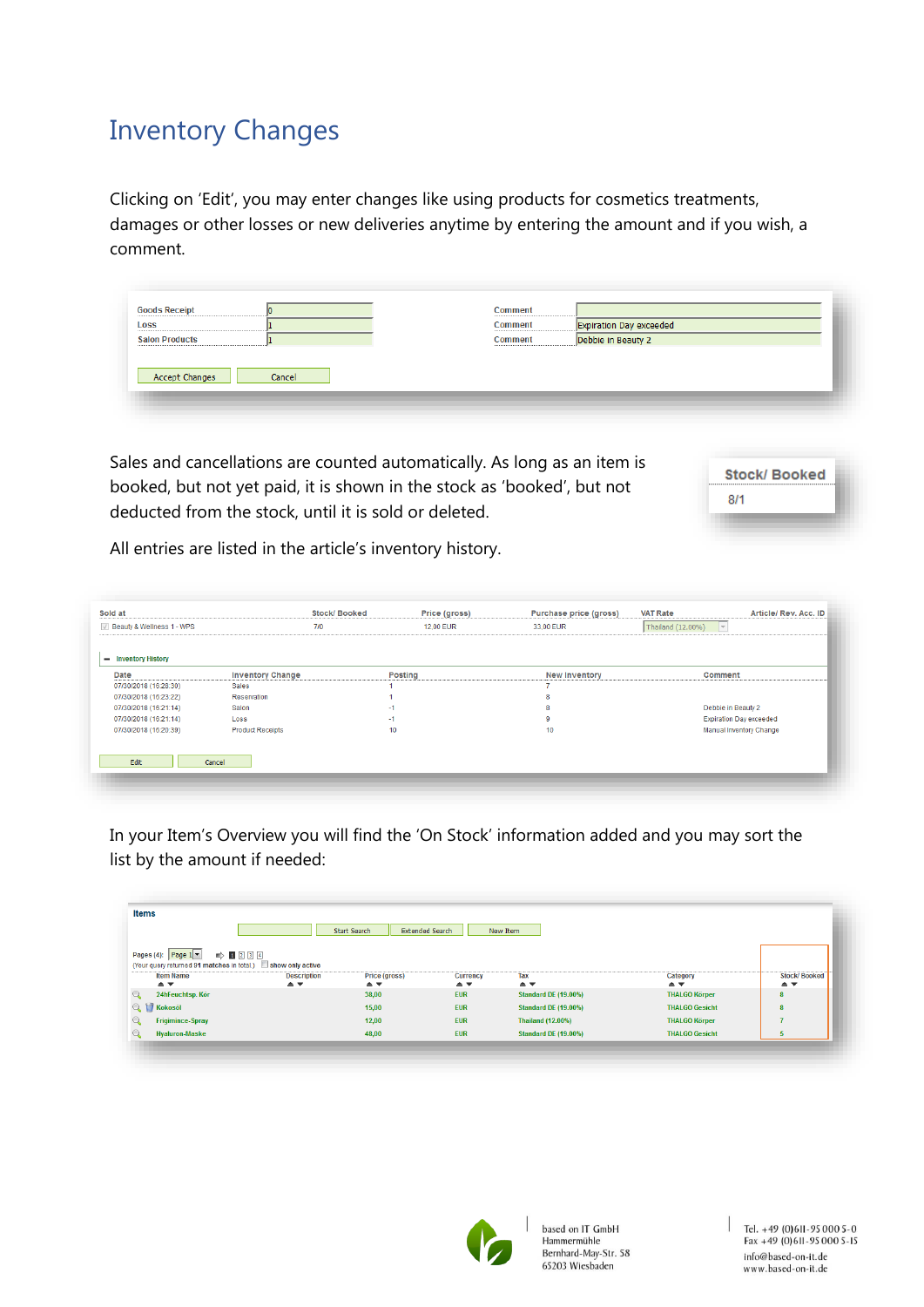## Article-Report

The new item Sales and Inventory report holds information about revenue, stock and value of your articles listed in and sold via MY SPA. Click on the tab , Reporting' and choose , Article Report':

| <b>MASPA</b>                                                                                                                               |             |                                                                     | Beauty & Wellness 1 - WPS - |                                                              |                            |                            |                     |                | Beauty & Wellness 1 - WPS<br>Admin                                                                                                                                                                        |
|--------------------------------------------------------------------------------------------------------------------------------------------|-------------|---------------------------------------------------------------------|-----------------------------|--------------------------------------------------------------|----------------------------|----------------------------|---------------------|----------------|-----------------------------------------------------------------------------------------------------------------------------------------------------------------------------------------------------------|
| Appointments                                                                                                                               | New Booking | Scheduler                                                           | Customers                   | <b>Main Settings</b>                                         | Reporting                  |                            |                     |                | $\mathbf{q}_\mathrm{b}$<br>÷<br><b>d</b><br>$\mathbf G$                                                                                                                                                   |
|                                                                                                                                            |             |                                                                     |                             |                                                              | <b>Occupancy Report</b>    |                            |                     |                |                                                                                                                                                                                                           |
| Item Sales and Inventory Report                                                                                                            |             |                                                                     |                             |                                                              | <b>Treatment Report</b>    |                            |                     |                |                                                                                                                                                                                                           |
| <b>Selection</b>                                                                                                                           |             | $\mathbf{r}$<br>sorted by   Items                                   |                             |                                                              | Package Report             |                            |                     |                | <b>Show Report</b>                                                                                                                                                                                        |
| from 07/31/2018 iii to 07/31/2018                                                                                                          |             | Show gross amounts                                                  |                             |                                                              | Sales Report               |                            |                     |                |                                                                                                                                                                                                           |
| <b>CSV File</b>                                                                                                                            |             |                                                                     |                             |                                                              | <b>Commission Report</b>   |                            |                     |                |                                                                                                                                                                                                           |
| Office 2003 and newer<br><b>Delimiter</b>                                                                                                  |             |                                                                     |                             |                                                              | Article Report             |                            |                     | Show Inventory | Create Export                                                                                                                                                                                             |
|                                                                                                                                            |             |                                                                     |                             |                                                              | Protel Log                 |                            | $\Sigma$ Net Sales  |                | $\Sigma$ Net Profit                                                                                                                                                                                       |
|                                                                                                                                            |             |                                                                     |                             |                                                              |                            |                            | 363.45 EUR          |                |                                                                                                                                                                                                           |
|                                                                                                                                            |             | Revenue $\triangle$ $\equiv$<br>$\triangle$ $\overline{\mathbf{v}}$ |                             | Profit $\triangle$ $\equiv$ Stock Value $\triangle$ $\equiv$ | Stock $\triangle$ $\equiv$ | Sales $\triangle$ $\equiv$ | $Loss - \nabla$     |                |                                                                                                                                                                                                           |
|                                                                                                                                            |             |                                                                     | 84,03 EUR<br>23,87 EUR      | 35,80 EUR                                                    | $\blacktriangleleft$       | $\overline{a}$             | $\ddot{\mathbf{0}}$ | $\mathbf 0$    |                                                                                                                                                                                                           |
|                                                                                                                                            |             |                                                                     | 36,55 EUR<br>36,55 EUR      | 0.00 EUR                                                     | $-1$                       | 1                          | $\mathbf{0}$        | $\mathbf{0}$   |                                                                                                                                                                                                           |
|                                                                                                                                            |             |                                                                     | 49.58 EUR<br>49.58 EUR      | 0.00 EUR                                                     | $-1$                       | 1                          | $\overline{0}$      | $\mathbf 0$    |                                                                                                                                                                                                           |
|                                                                                                                                            |             |                                                                     | 80.67 EUR<br>42.86 EUR      | 67.50 EUR                                                    | $\overline{\mathbf{3}}$    | $\overline{2}$             | $\ddot{\mathbf{0}}$ | $\bullet$      |                                                                                                                                                                                                           |
|                                                                                                                                            |             |                                                                     | 35,29 EUR<br>7,56 EUR       | 198,00 EUR                                                   | 6                          | 1                          | 1                   | $\overline{2}$ |                                                                                                                                                                                                           |
| Items<br>24h Feucht-Creme<br>Beruh, Intens-Ko<br><b>ClassSport40</b><br><b>Hyaluron-Maske</b><br><b>HyaPUR</b> - Green 4<br><b>Kokosöl</b> |             |                                                                     | 37,82 EUR<br>12.61 EUR      | 50.00 EUR                                                    | 5                          | 3                          | $\overline{0}$      | $\mathbf 0$    | 187.31 EUR<br>Salon $\triangleq$ $\overline{\mathbf{v}}$ Product Receipts<br>$\triangle$ $\overline{\overline{\overline{}}}$<br>$\Omega$<br>$\mathbf{0}$<br>$\mathbf 0$<br>$\bullet$<br>10<br>$\mathbf 0$ |

Select the period for your report you wish to create. The default setting 'sorted by items' shows sales revenue with it's profit, item stock with additions and retirements during the chosen period.

Sorting by customers and staff list revenues and profit of each individual. All columns may be sorted ascending or descending. Choose if you wish to see net or gross prices.



You may export all lists for your further processing to your spreadsheet software as .csv.

## Inventory List

A preconfigured report creates an inventory list for the current time. It shows the target situation of your sales inventory according to automated logging of postings and cancellations, the manual entries of turnover (initial inventory, incoming receipts, salon products and loss). Any deviations detected should be entered as a corrected number in the item management. The stock value is calculated by it's reacquisition value, which is calculated by the net or gross purchase price, depending on your choice.



based on IT GmbH Hammermühle Bernhard-May-Str. 58 65203 Wiesbaden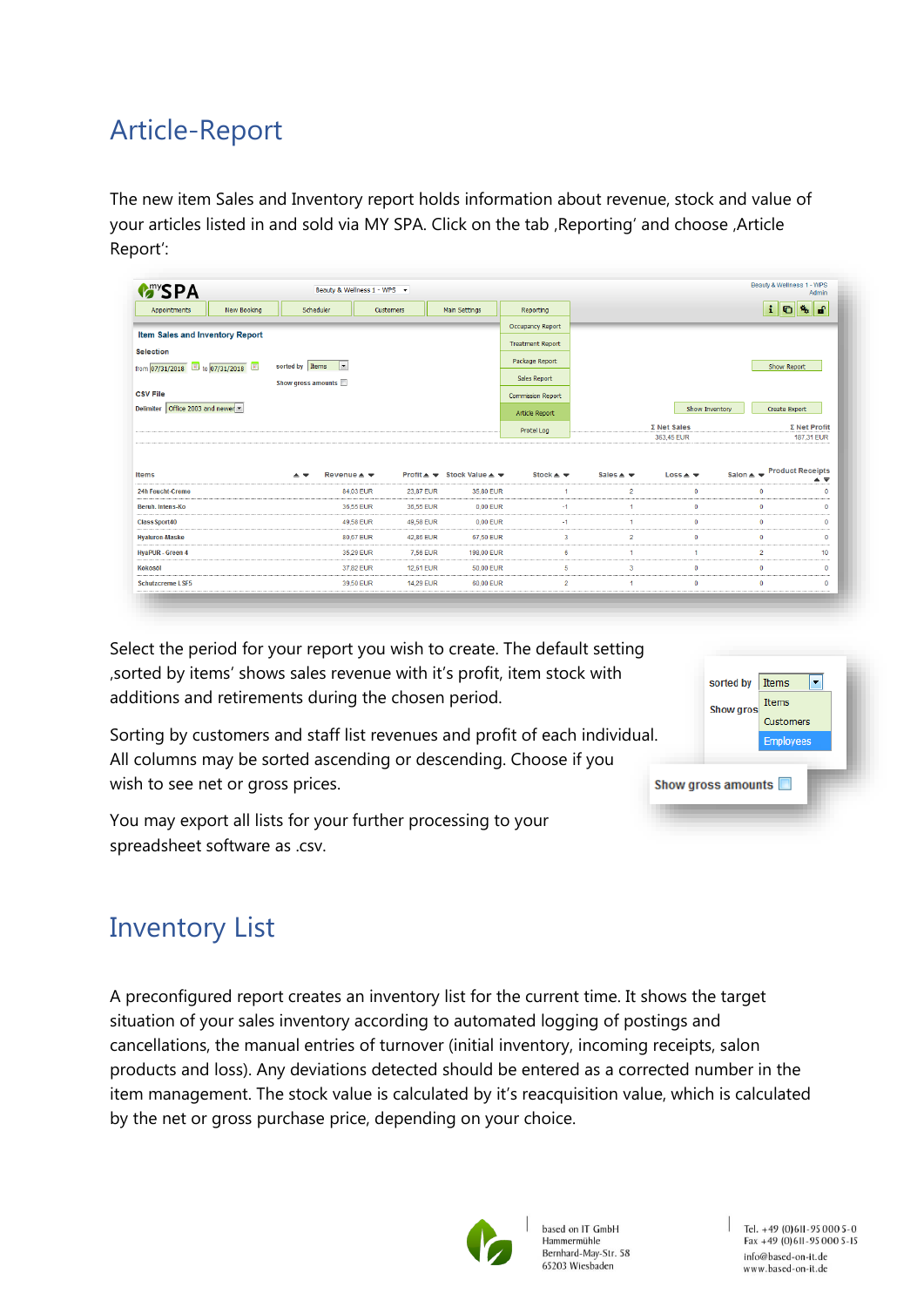|                | А                  | B                                                | C                                 | D                                  | E                 | F               | G                  |
|----------------|--------------------|--------------------------------------------------|-----------------------------------|------------------------------------|-------------------|-----------------|--------------------|
| $\mathbf{1}$   |                    | Stock (Beauty & Wellness 1 - WPS) - 31.07.2018 - |                                   |                                    |                   |                 |                    |
| $\overline{2}$ |                    |                                                  |                                   |                                    |                   |                 |                    |
| з              | <b>TOTAL VALUE</b> |                                                  |                                   |                                    |                   |                 |                    |
| 4              | 602,30 EUR         |                                                  |                                   |                                    |                   |                 |                    |
| 5.             |                    |                                                  |                                   |                                    |                   |                 |                    |
| 6              |                    | ARTICLE No. LAST GOODS RECEIPT                   | <b>ARTICLE</b>                    | <b>DESCRIPTION</b>                 | <b>UNIT PRICE</b> | <b>ON STOCK</b> | <b>TOTAL VALUE</b> |
| 7              | 5045               |                                                  | 30.07.2018 16:20 Frigimince-Spray |                                    | 29,46 EUR         |                 | 7 206,25 EUR       |
| 8              | 5188               |                                                  | 31.07.2018 14:14 HyaPUR - Green 4 | Especially for dry skin. 27,73 EUR |                   |                 | 6 166,39 EUR       |
| 9              | 5197               | 30.07.2018 12:21 Kokosöl                         |                                   |                                    | <b>8,40 EUR</b>   |                 | 5 42,02 EUR        |
| 10             | 5199               |                                                  | 27.07.2018 11:09 1 Ayurvedamaske  |                                    | 12,61 EUR         |                 | 4 50,42 EUR        |
| 11             | 5038               |                                                  | 30.07.2018 12:54 Hyaluron-Maske   |                                    | 18,91 EUR         |                 | 3 56,72 EUR        |
| 12             | 5022               |                                                  | 30.07.2018 12:22 Schutzcreme LSF5 |                                    | 25,21 EUR         |                 | 2 50,42 EUR        |
| 13             | 5016               |                                                  | 30.07.2018 12:18 24h Feucht-Creme |                                    | 30,08 EUR         |                 | 1 30,08 EUR        |
| 14             |                    |                                                  |                                   |                                    |                   |                 |                    |
| 15             |                    |                                                  |                                   |                                    |                   |                 |                    |

## Sorting of Main Settings

The sub menue of 'Main Settings' is sorted new:

| Appointments |                                    | New Booking | Scheduler | <b>Customers</b> |       | Main Settings  | Reporting |         |
|--------------|------------------------------------|-------------|-----------|------------------|-------|----------------|-----------|---------|
|              | <b>MY SPA :: Employees per Day</b> |             |           |                  |       | Shop Data      | 1/2018    |         |
| 薀            | Sylvie                             | Ronja       |           | Charlie          | Andre | Administration | $n_e$     | Antonia |
|              |                                    |             |           |                  |       | Employees      |           |         |
| 1 PM         |                                    |             |           |                  |       | Rooms          |           |         |
|              |                                    |             |           |                  |       | Treatments     |           |         |
| <b>2 PM</b>  |                                    |             |           |                  |       | Packages       |           |         |
|              |                                    |             |           |                  |       | Items          |           |         |

You find a button 'Administration', which takes you to settings for Categories, VAT and Appointment Types:

| <b>MARYSPA</b><br>Appointments | New Booking      | Scheduler              | Customers        | Main Settings     | Reporting |
|--------------------------------|------------------|------------------------|------------------|-------------------|-----------|
|                                |                  |                        |                  |                   |           |
| <b>Advanced Settings</b>       |                  |                        |                  |                   |           |
|                                | Offer Categories | <b>Item Categories</b> | <b>VAT Rates</b> | Appointment Types |           |
|                                |                  |                        |                  |                   |           |
|                                |                  |                        |                  |                   |           |



ased on IT GmbH Basco of TT Glibri<br>Hammermühle<br>Bernhard-May-Str. 58<br>65203 Wiesbaden Tel. +49 (0)611-95 000 5-0<br>Fax +49 (0)611-95 000 5-15 info@based-on-it.de www.based-on-it.de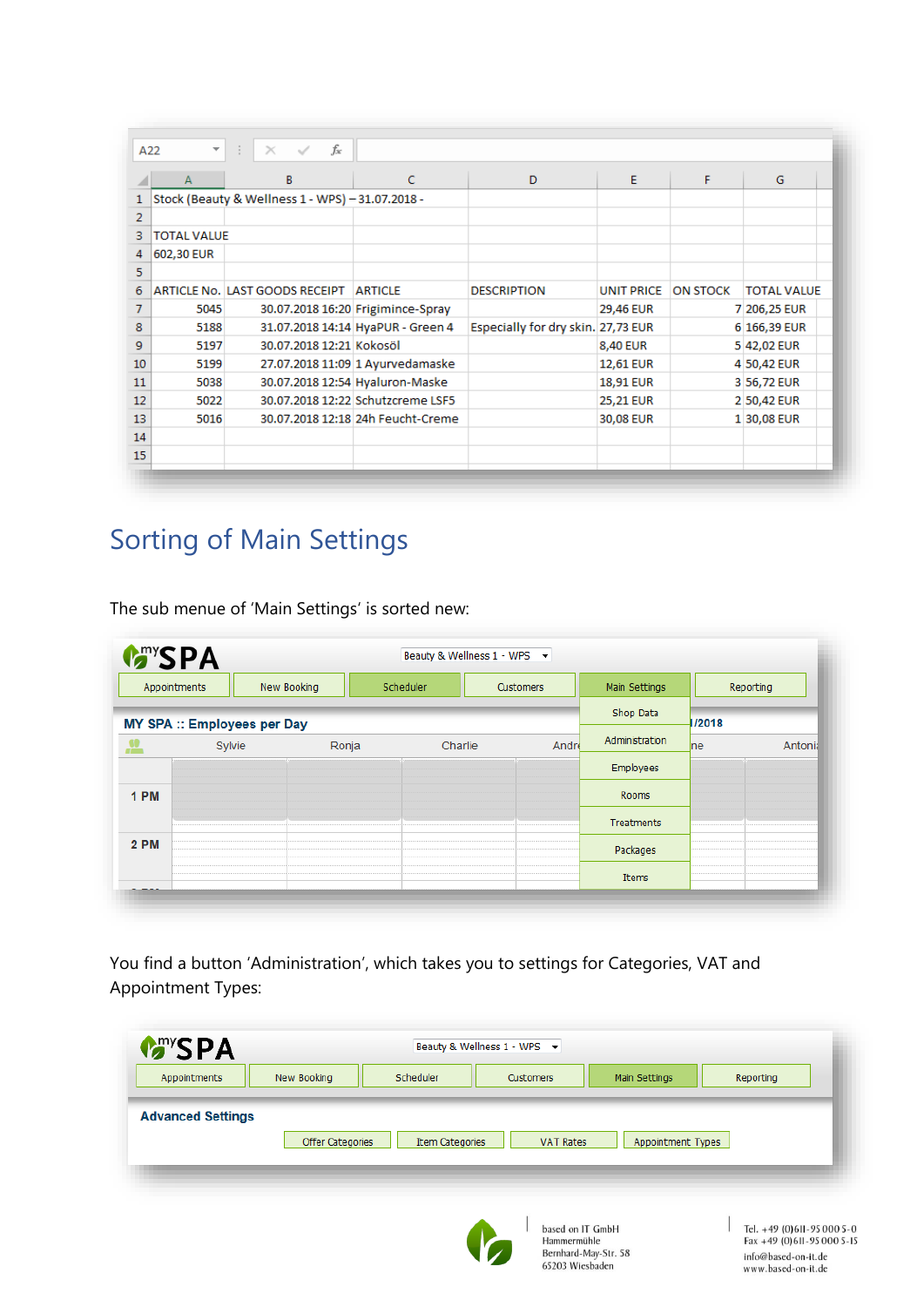We divided the categories for your sold items of categories for your spa, sports and leisure activities.

| Appointments                                              | New Booking                          | Scheduler | Customers | Main Settings | Reporting            |                          |
|-----------------------------------------------------------|--------------------------------------|-----------|-----------|---------------|----------------------|--------------------------|
|                                                           | Spa-, Sports and Activity Categories |           |           |               |                      |                          |
|                                                           | Go Back                              |           |           |               |                      |                          |
| (Your query returned 3 matches in total.)                 |                                      |           |           |               |                      |                          |
| <b>Description</b><br>$\triangle$ $\overline{\mathbf{v}}$ |                                      |           |           |               | <b>Sorting</b><br>▲▼ |                          |
| Cosmetic                                                  |                                      |           |           |               |                      |                          |
| Watersport                                                |                                      |           |           |               | 3                    |                          |
| Wellness                                                  |                                      |           |           |               | 2                    |                          |
|                                                           |                                      |           |           |               |                      | $\overline{\phantom{a}}$ |

This new way of managing your offers is a preparation for further sorting of staff or calendars and introduces the enhancement of MY SPA for managing courses, places and excursions.

#### Appointments of Cancelled Stays

Fixed appointments, which belong to cancelled stays, will not be deleted automatically by MY SPA. Please check with FO, if there might be another reservation instead. In this case you might want to keep the appointment and assign it to a new stay/ reservation number. You will notice them by their blue frame in the calendar views, and also in the ,Appointments' Tab: If you hover over the guests' name, reservation details will show up.

| + Unpaid Packages                 |     |                                                   |                      |       |          |                 |               |                                                                                   |
|-----------------------------------|-----|---------------------------------------------------|----------------------|-------|----------|-----------------|---------------|-----------------------------------------------------------------------------------|
|                                   |     |                                                   |                      |       |          |                 |               |                                                                                   |
| + Unpaid Items                    |     |                                                   |                      |       |          |                 |               |                                                                                   |
|                                   |     |                                                   |                      |       |          |                 |               |                                                                                   |
| - Appointments of Cancelled Stays |     |                                                   |                      |       |          |                 |               |                                                                                   |
| Date                              | No. | <b>Treatment</b>                                  | <b>Specialist</b>    | Time  | Room     | <b>Customer</b> |               | Edit                                                                              |
| 08/21/2018                        | 456 | Lomi Lomi Nui 120 min (+5+5)                      | Franzi Schätzing     | 15:00 | Beauty 1 |                 | Dagmar Rusvay | $\mathbb{R}$                                                                      |
| 08/21/2018                        | 456 | Body Pack + Hot Stone Back Massage 75 min (+0+15) | <b>Iris Padinski</b> | 16:10 | Fango 1  |                 |               | OQFARB<br>Dagm Void: Reservation Number 700000020, Room Number 456: Dagmar Rusvay |



based on IT GmbH Hammermühle<br>Bernhard-May-Str. 58 65203 Wiesbaden